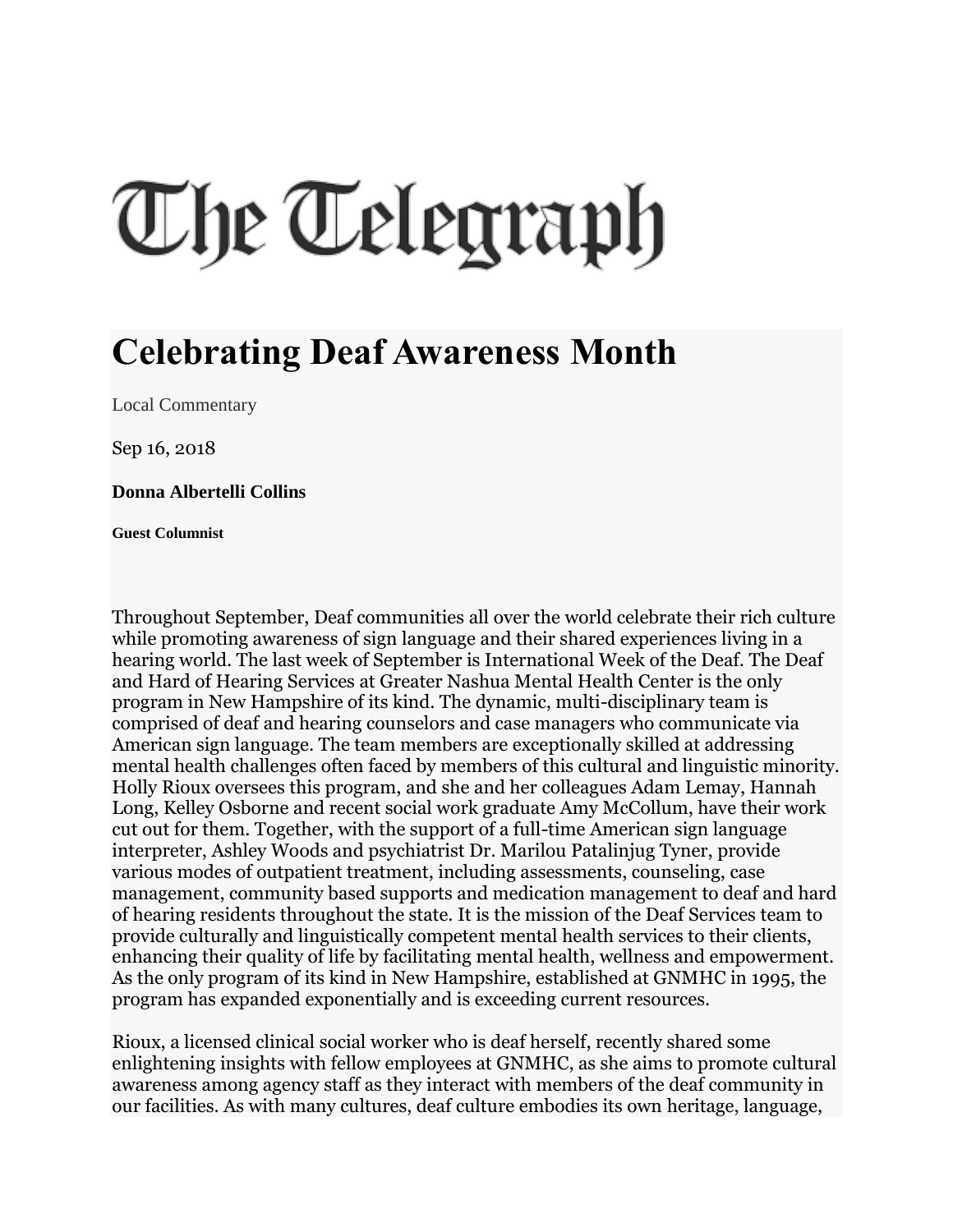art and customs. Rioux stresses that it is important to understand that deaf folks, particularly those who primarily communicate via sign language, are a cultural and linguistic minority, with challenges often similar to those of other cultural and linguistic minorities. It is no secret that most hearing people value their ability to hear and struggle to imagine life without hearing. Deaf persons hold the same value for their ability to see and communicate visually. In our predominately hearing world, many efforts are made to alleviate hearing loss, with additional emphasis on speech development and communicating with the English language. *"Hearing impairment"* suggests a deficit or a handicap that must be corrected. The label *"hearing impaired,"* was actually deemed as inappropriate by the World Federation of the Deaf in 1987. *"Deaf-mute"* and *"deaf and dumb"* also are outdated and considered offensive.

*"We are not mute; we have a fully functioning, rich language through which we can express ourselves, learn and connect with one another. We are not impaired, we can access the world through our eyes instead,"* Rioux said.

People with significant hearing loss depend primarily on visual channels for communication. For those with normal hearing, the implications of this fact can be a challenge to comprehend. For one thing, American sign language is not English. It is an official language with its own set of grammatical rules, structures and syntax, as has been studied in the field of linguistics for decades. To expect that deaf persons can simply read something in lieu of hearing it, is an unrealistic expectation, as English is not their primary language. It would be like expecting English-speaking persons who have no understanding of Spanish to suddenly be capable of reading something written in Spanish. Despite this, many deaf and hard-of-hearing folks are considered bi-lingual or tri-lingual as they navigate a hearing and written world in their daily lives.

Rioux emphasizes that deaf and hard-of-hearing persons who are struggling are likely to have limited access to support and services as compared to hearing folks. Qualified, experienced signing providers are few. Despite this, there is significant research that supports positive outcomes when treatment is tailored to the cultural and linguistic needs of the person seeking help. The bottom line is that there is nothing better than getting help in one's first language and within the framework of one's own culture. As the state-designated Community Mental Health Center for Southern Hillsborough County, GNMHC is committed to this model of care. We are proud to announce that our Deaf Services team employs four deaf professionals who communicate directly with our clients and embody deaf cultural values, supporting best possible outcomes for those seeking treatment. Most of the English-speaking population may take for granted that they can simply find another counselor in their area if they are not satisfied. *"It is critical that the Deaf and Hard of Hearing Services team provides high quality care to our clients, for there are limited options for them to go elsewhere in the state without compromising their cultural and linguistic needs in treatment,"* Rioux said.

It is important for members of the deaf community to have direct communication with their mental health providers, engaging in treatment without a sign language interpreter as a middle-man whenever possible. Try to imagine bringing a third person into the room as you work with your counselor, sharing intimate challenges you face in your life.